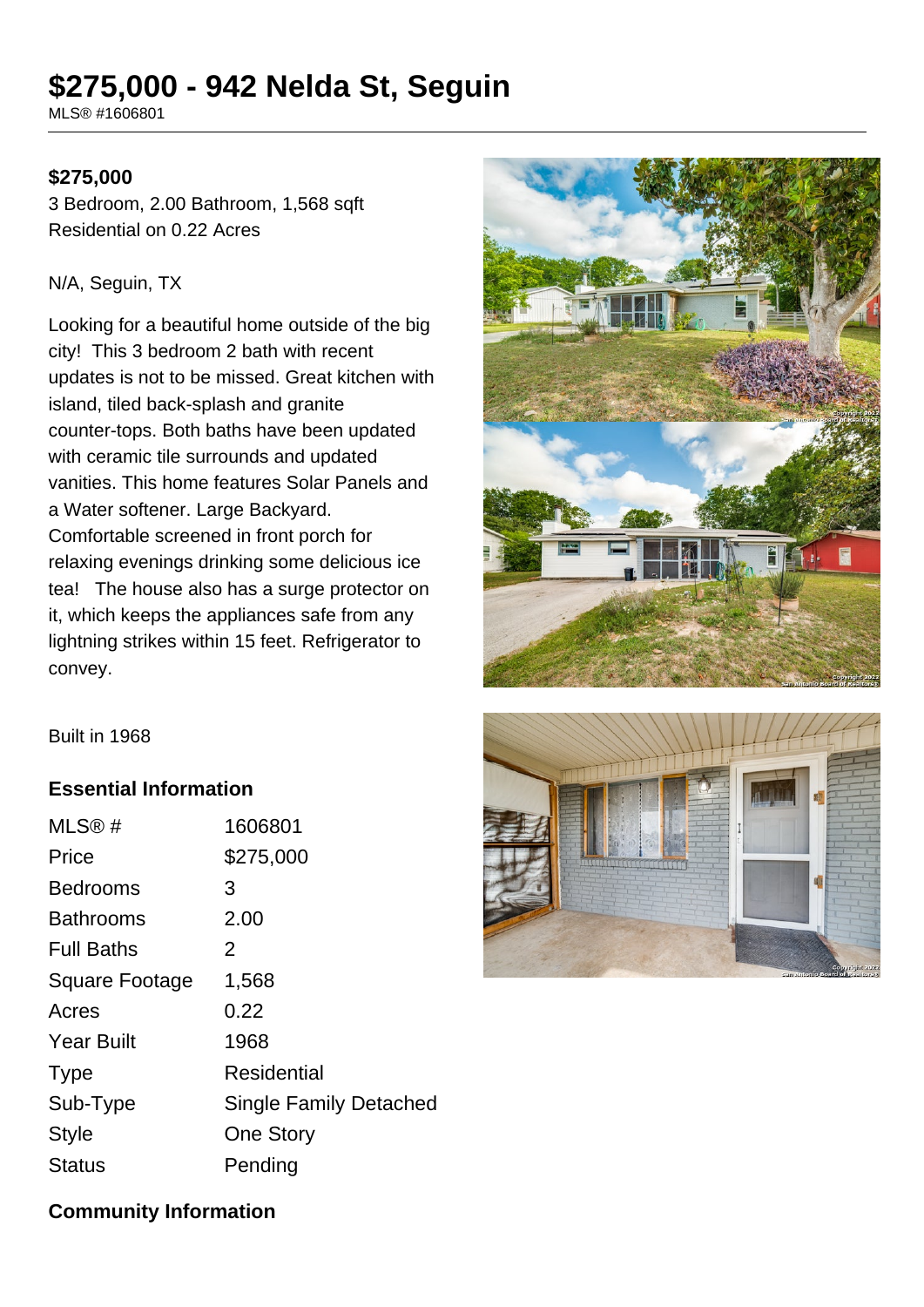| <b>Address</b><br>Area<br>Subdivision<br>City<br>County<br><b>State</b><br>Zip Code                                                                                                          | 942 Nelda St<br>2703<br>N/A<br>Seguin<br>Guadalupe<br><b>TX</b><br>78155                                                                                                                                                 |
|----------------------------------------------------------------------------------------------------------------------------------------------------------------------------------------------|--------------------------------------------------------------------------------------------------------------------------------------------------------------------------------------------------------------------------|
| <b>Amenities</b>                                                                                                                                                                             |                                                                                                                                                                                                                          |
| Amenities<br>Parking<br>Pool                                                                                                                                                                 | <b>None</b><br>None/Not Applicable<br>None                                                                                                                                                                               |
| <b>Interior</b>                                                                                                                                                                              |                                                                                                                                                                                                                          |
| Interior                                                                                                                                                                                     | One Living Area, Liv/Din Combo, Island Kitchen, Breakfast Bar, Shop,                                                                                                                                                     |
| Appliances<br>Heating<br>Cooling<br>Fireplace<br># of Fireplaces<br>Fireplaces<br># of Stories<br><b>Stories</b><br><b>Exterior</b><br><b>Exterior</b><br>Roof<br>Construction<br>Foundation | Converted Garage, Open Floor Plan, Laundry Room<br><b>Washer Connection, Dryer Connection</b><br>Central<br><b>One Central</b><br>Yes<br>1<br>Living Room<br>1<br>1<br>Brick, Siding<br>Composition<br>Pre-Owned<br>Slab |
| <b>School Information</b>                                                                                                                                                                    |                                                                                                                                                                                                                          |
| <b>District</b><br>Elementary<br>High                                                                                                                                                        | Seguin<br>Mcqueeney<br>Seguin                                                                                                                                                                                            |
| <b>Additional Information</b>                                                                                                                                                                |                                                                                                                                                                                                                          |
| Date Listed                                                                                                                                                                                  | May 14th, 2022                                                                                                                                                                                                           |

Days on Market 38